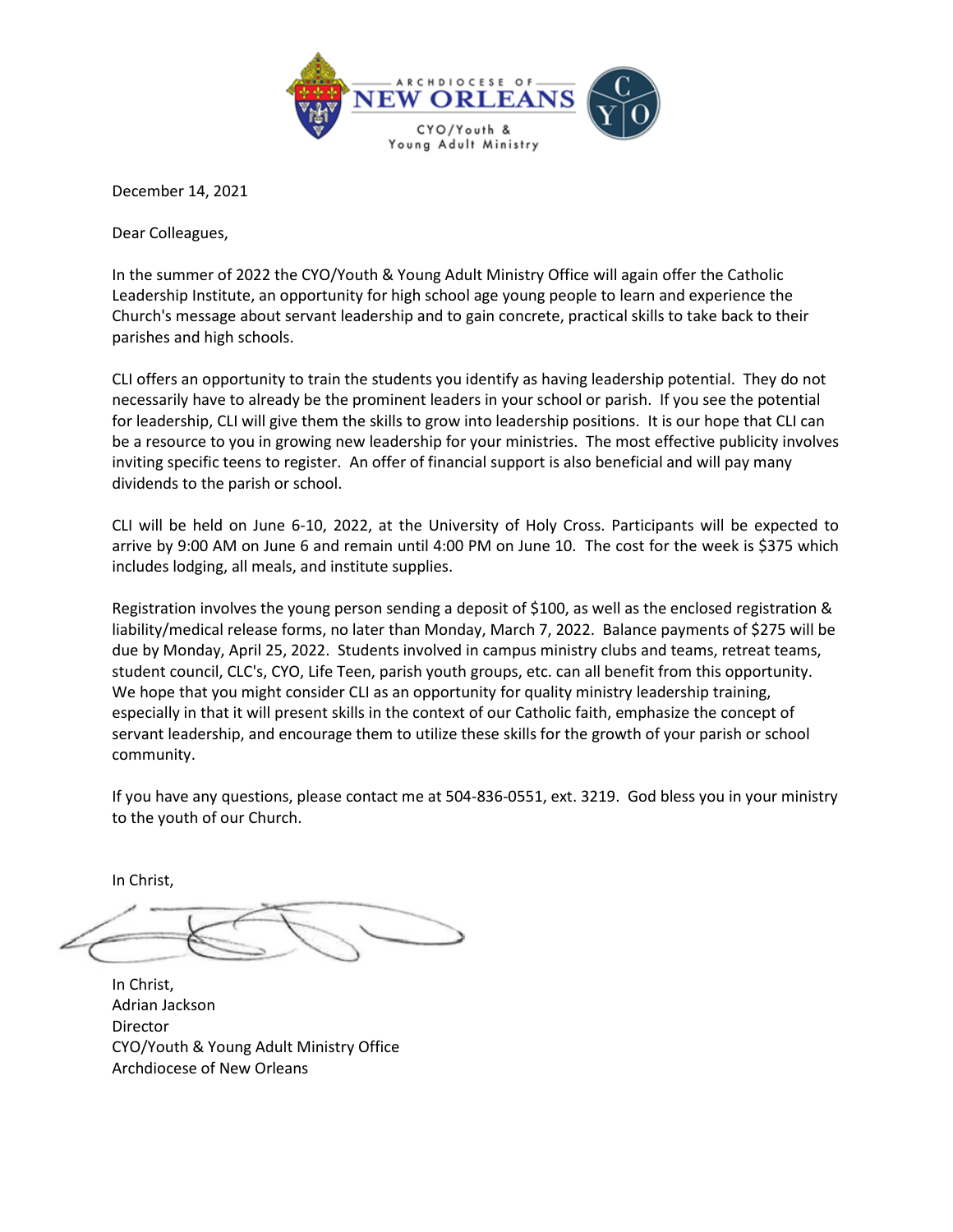

# **Catholic Leadership Institute 2022**

The CYO /Youth & Young Adult Ministry Office will host the Catholic Leadership Institute from June 6-10, 2022, at the University of Holy Cross in New Orleans.

Catholic Leadership Institute (CLI) is based on the national program that has been forming the young Church for over thirty years. The program seeks to teach students how to be leaders in high school and parish settings. CLI is unique in that leadership principles, skills and abilities are presented through the lens of the life and ministry of Jesus Christ.

The five-day workshop will include:

- Skills Training in evangelization, communication, peer ministry, event planning, decision-making, commitment and more.
- Prayer and Worship through youth-planned prayer experiences and liturgies.
- The opportunity to "learn by doing" where participants become responsible for leading others during the institute.

Registration includes:

- Lodging for the five days/ four nights
- All meals
- All institute materials
- CLI T-shirt

The institute is seeking mature high school age students entering 8'h through 12'h grades in the fall of 2022. The program is designed for young people who are entering leadership roles in the parish or high school the following year.

The registration fee for CLI is \$375. Limited scholarships are available; please request an application early in order to accommodate your financial needs. In addition, participants are encouraged to seek sponsors to help with fees; examples include parishes, high schools, Knights of Columbus councils, Knights of Peter Claver, and businesses.

Registration is now open by sending the registration form and non-refundable \$100 deposit to the CYO Office. Forms are available on www.cyo-no.org; go to "downloads" and then the "CLI" folder.

For more information or to ask questions, please contact: Bree Higginbotham - cyo@arch-no.org, or 504-861-0551, ext. 3221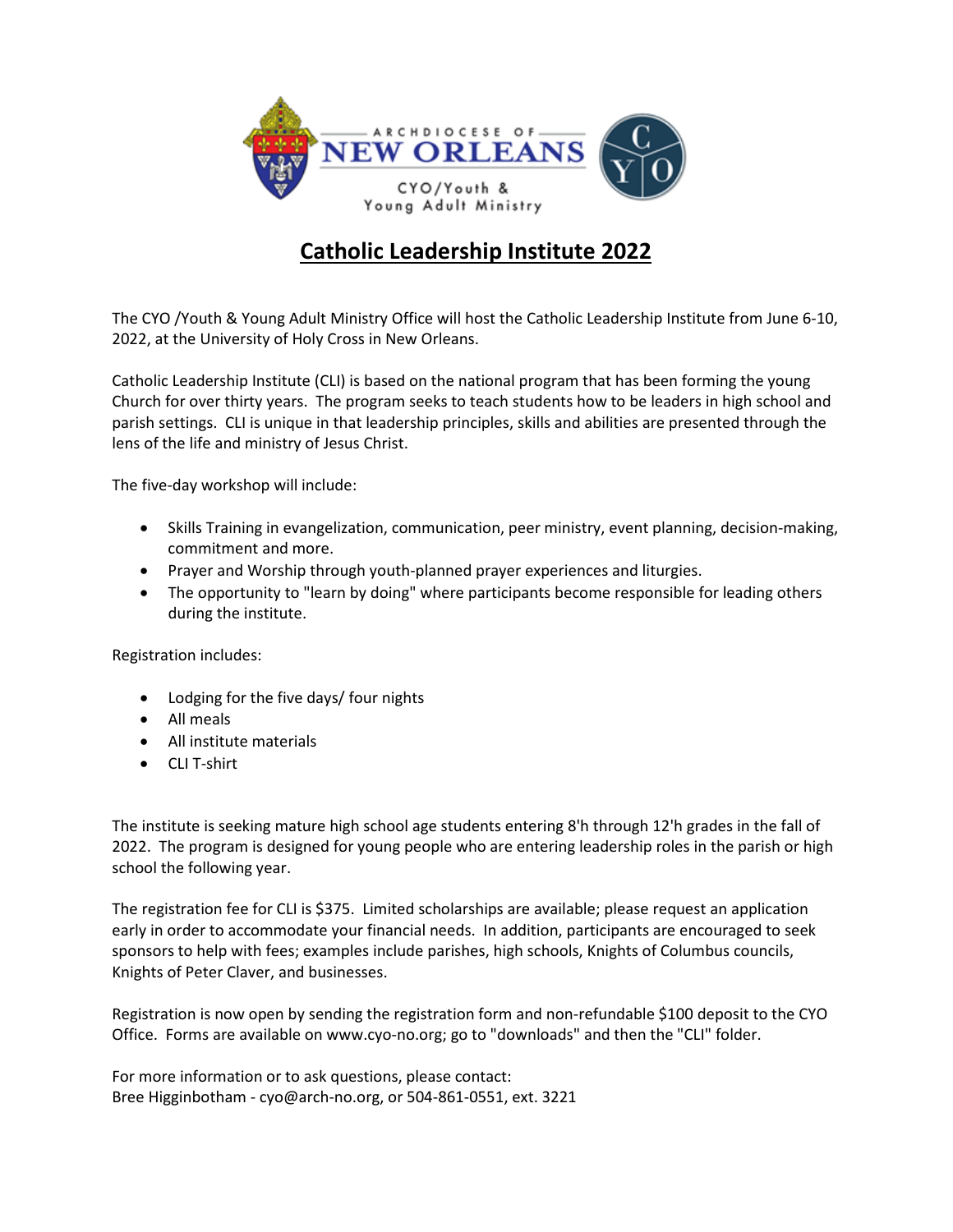# CLI 2022 REGISTRATION SHEET

| Representing (check one): _____ Church parish _____ High School T-Shirt Size: _____________________             |  |  |
|-----------------------------------------------------------------------------------------------------------------|--|--|
|                                                                                                                 |  |  |
| Current Grade Level: $8^{\text{th}}$ 9 <sup>th</sup> 10 <sup>th</sup> 11 <sup>th</sup>                          |  |  |
|                                                                                                                 |  |  |
|                                                                                                                 |  |  |
|                                                                                                                 |  |  |
| Relationship to Student: __________________________________ Emergency Contact Phone: ________________________   |  |  |
|                                                                                                                 |  |  |
|                                                                                                                 |  |  |
|                                                                                                                 |  |  |
|                                                                                                                 |  |  |
|                                                                                                                 |  |  |
|                                                                                                                 |  |  |
| List your CHURCH PARISH involvement: National Contract of the Contract of the Contract of the Contract of the C |  |  |
|                                                                                                                 |  |  |
|                                                                                                                 |  |  |
|                                                                                                                 |  |  |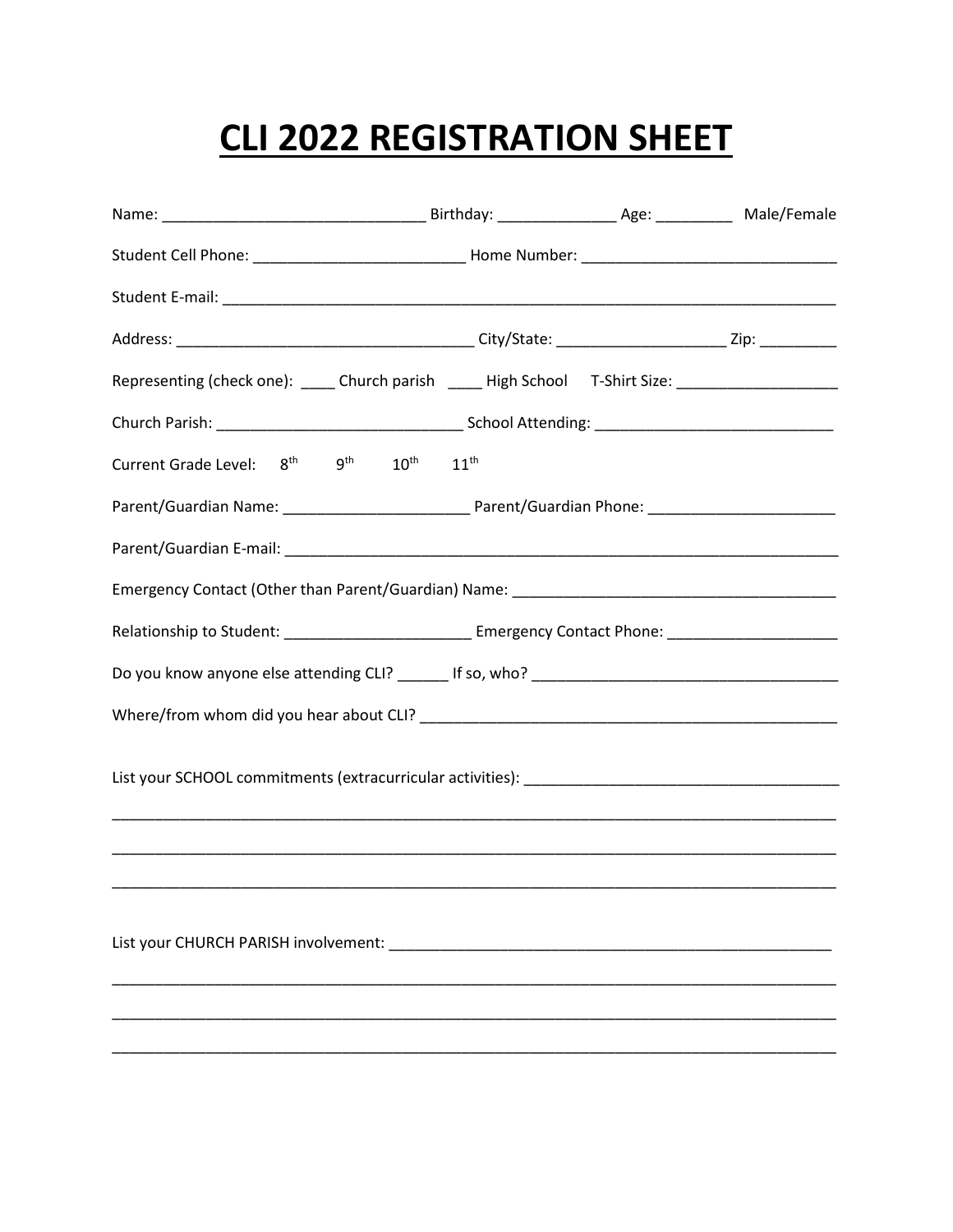Hobbies/Other Commitments: \_\_\_\_\_\_\_\_\_\_\_\_\_\_\_\_\_\_\_\_\_\_\_\_\_\_\_\_\_\_\_\_\_\_\_\_\_\_\_\_\_\_\_\_\_\_\_\_\_\_\_\_\_\_\_\_\_\_\_\_

| GIFTS/Areas of interest (Check all which apply):    |                                             |
|-----------------------------------------------------|---------------------------------------------|
| $\Box$ Working with liturgy (prayer planner/leader) | Musician/Singer                             |
| $\Box$ Leading small groups (retreat, discussion)   | Artist                                      |
| $\Box$ Icebreakers/leading large groups             | Organization                                |
| $\Box$ Working with younger children                | Office help (typing, filing, making copies) |
| $\Box$ Working with poor, homeless                  | Working with the elderly                    |
| Others:                                             |                                             |

What LEADERSHIP TRAINING or EXPERIENCE have you had, and when? (Workshops/conferences you've attending, offices in high school and/or parish youth ministry you've held, etc.)

\_\_\_\_\_\_\_\_\_\_\_\_\_\_\_\_\_\_\_\_\_\_\_\_\_\_\_\_\_\_\_\_\_\_\_\_\_\_\_\_\_\_\_\_\_\_\_\_\_\_\_\_\_\_\_\_\_\_\_\_\_\_\_\_\_\_\_\_\_\_\_\_\_\_\_\_\_\_\_\_\_\_\_\_\_

\_\_\_\_\_\_\_\_\_\_\_\_\_\_\_\_\_\_\_\_\_\_\_\_\_\_\_\_\_\_\_\_\_\_\_\_\_\_\_\_\_\_\_\_\_\_\_\_\_\_\_\_\_\_\_\_\_\_\_\_\_\_\_\_\_\_\_\_\_\_\_\_\_\_\_\_\_\_\_\_\_\_\_\_\_

\_\_\_\_\_\_\_\_\_\_\_\_\_\_\_\_\_\_\_\_\_\_\_\_\_\_\_\_\_\_\_\_\_\_\_\_\_\_\_\_\_\_\_\_\_\_\_\_\_\_\_\_\_\_\_\_\_\_\_\_\_\_\_\_\_\_\_\_\_\_\_\_\_\_\_\_\_\_\_\_\_\_\_\_\_

\_\_\_\_\_\_\_\_\_\_\_\_\_\_\_\_\_\_\_\_\_\_\_\_\_\_\_\_\_\_\_\_\_\_\_\_\_\_\_\_\_\_\_\_\_\_\_\_\_\_\_\_\_\_\_\_\_\_\_\_\_\_\_\_\_\_\_\_\_\_\_\_\_\_\_\_\_\_\_\_\_\_\_\_\_

Some things that would help me IMPROVE my LEADERSHIP SKILLS:

| Have you attended CLI in the past?                                                               | <b>YES</b> | <b>NO</b> | If so, what year(s)? $\frac{1}{2}$ |
|--------------------------------------------------------------------------------------------------|------------|-----------|------------------------------------|
| Since you last attended CLI, how have you put into use the leadership skills you learned at CLI? |            |           |                                    |
|                                                                                                  |            |           |                                    |
|                                                                                                  |            |           |                                    |

\* Please return this registration sheet, along with payments, and liability & medical release forms to:

**CYO Office, 2241 Mendez Street, New Orleans, LA 70122**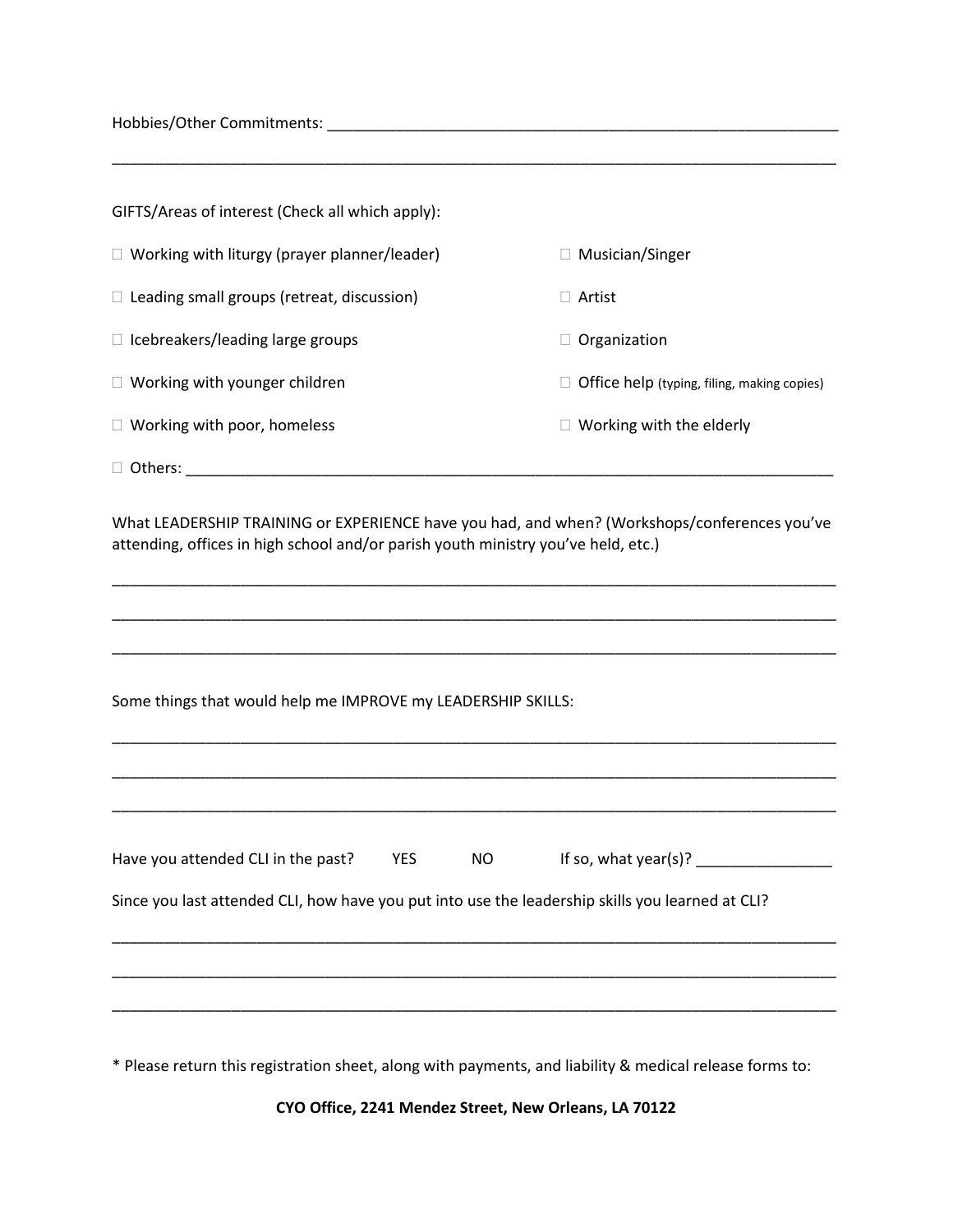

# **MEDICAL INFORMATION & CONSENT FORM**

#### **General Instructions to Parents/Guardians:**

- 1. Please take care in filling out this form. It provides crucial information for caregivers in the event of illness or medical emergency. Accuracy and thoroughness are encouraged.
- 2. Sections I, II, and V are mandatory. Sections III and IV provide you with treatment options in nonemergency situations.

| <b>SECTION I: MEDICAL MATTERS</b>                                                                                                           | As the parent/legal guardian of the above named child, who is currently associated with _________<br>Parish/School, I hereby authorize CYO/Youth & Young Adult Ministry Office/CLI Leadership Team or their<br>assistants to carry out the wishes I have named (herein) in areas of emergency medical treatment and other cases<br>of illness. This authorization inclusively extends from June 1, 2022 through June 30, 2022. I hereby warrant that,<br>to the best of my knowledge, my child is in good health, and I assume all responsibility for the health of my child. |
|---------------------------------------------------------------------------------------------------------------------------------------------|-------------------------------------------------------------------------------------------------------------------------------------------------------------------------------------------------------------------------------------------------------------------------------------------------------------------------------------------------------------------------------------------------------------------------------------------------------------------------------------------------------------------------------------------------------------------------------|
|                                                                                                                                             |                                                                                                                                                                                                                                                                                                                                                                                                                                                                                                                                                                               |
| <b>SECTION II: EMERGENCY MEDICAL TREATMENT</b><br>an emergency, if you are unable to reach me at the numbers listed herein, please contact: | In the event of an emergency, I hereby give permission to transport my child to a hospital for emergency medical<br>or surgical treatment. I wish to be advised prior to any further treatment by the hospital or doctor. In the event of                                                                                                                                                                                                                                                                                                                                     |
|                                                                                                                                             |                                                                                                                                                                                                                                                                                                                                                                                                                                                                                                                                                                               |
|                                                                                                                                             |                                                                                                                                                                                                                                                                                                                                                                                                                                                                                                                                                                               |
|                                                                                                                                             |                                                                                                                                                                                                                                                                                                                                                                                                                                                                                                                                                                               |

Signature: \_\_\_\_\_\_\_\_\_\_\_\_\_\_\_\_\_\_\_\_\_\_\_\_\_\_\_\_\_\_\_\_\_\_\_\_\_\_\_\_\_\_\_\_\_\_\_\_\_\_\_\_\_\_\_\_ Date: \_\_\_\_\_\_\_\_\_\_\_\_\_\_\_\_\_\_\_\_\_\_\_

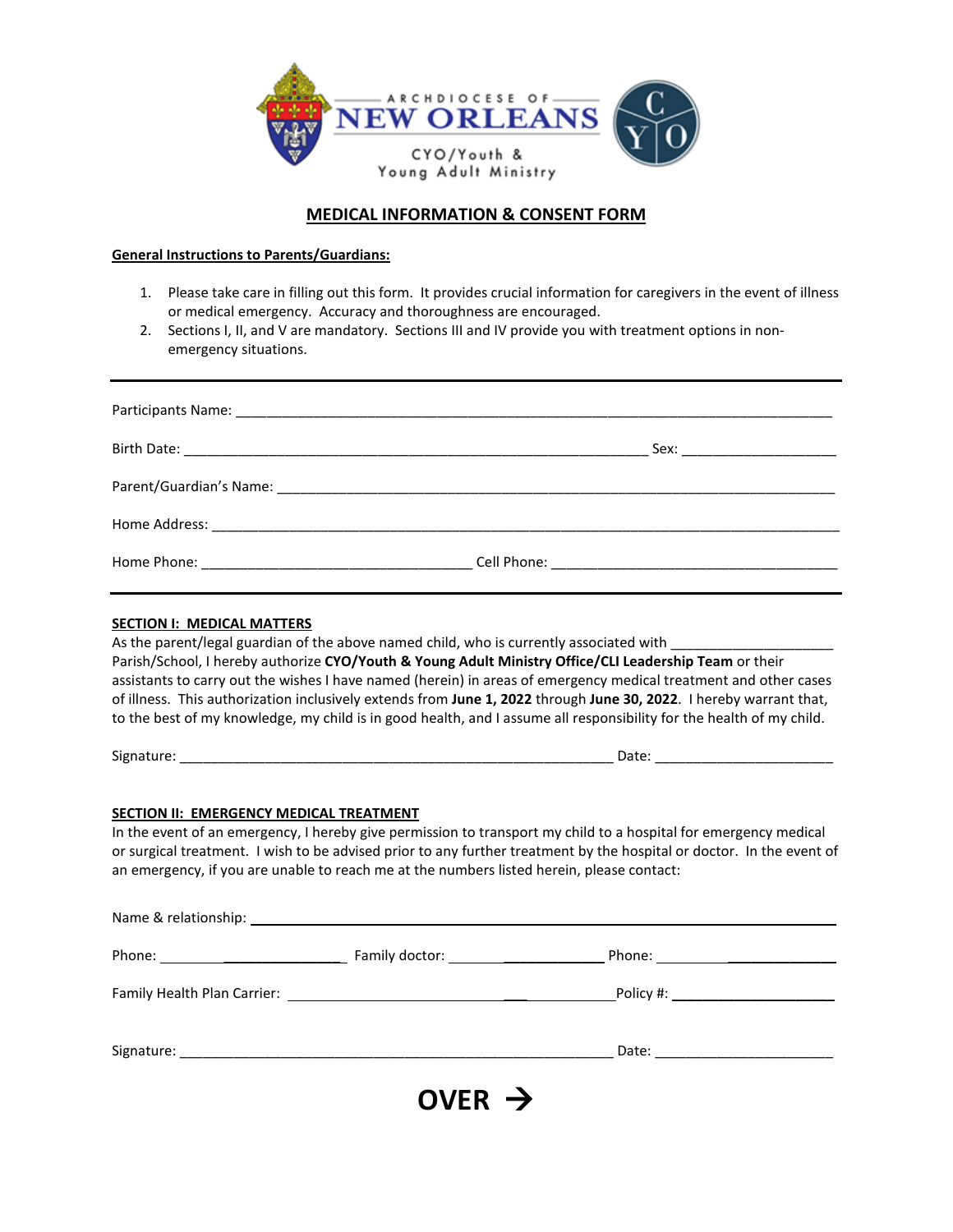#### **SECTION III: OTHER MEDICAL TREATMENT**

#### (OPTIONAL. SIGN ONLY IF YOU WANT TO BE NOTIFIED IN THE FOLLOWING INSTANCES)

In the event it comes to the attention of the parish, its officers, directors and agents, chaperones, or representatives associated with the activity that my child becomes ill with symptoms such as headache, vomiting, sore throat, fever, diarrhea, I want to be called collect (with phone charges reversed to myself).

| <b>SECTION IV: MEDICATIONS (SIGN ONLY THOSE OPTIONS THAT ARE APPLICABLE)</b>                                                                    |                                                                                                                                                                                                                             |
|-------------------------------------------------------------------------------------------------------------------------------------------------|-----------------------------------------------------------------------------------------------------------------------------------------------------------------------------------------------------------------------------|
| takes such medications, including dosage and frequency of dosage, are as follows:                                                               | OPTION 1: My child is taking medication at present. My child will bring all such medications necessary, and<br>such medications will be well-labeled. Names of medications and concise directions for seeing that the child |
|                                                                                                                                                 |                                                                                                                                                                                                                             |
| syrup) to be given to my child, if deemed appropriate.                                                                                          | OPTION 2: I hereby grant permission for non-prescription medication (such as aspirin, throat lozenges, cough                                                                                                                |
|                                                                                                                                                 |                                                                                                                                                                                                                             |
| child unless the situation is life-threatening and emergency treatment is required.                                                             | <b>OPTION 3:</b> NO medication of any type, whether prescription or non-prescription, may be administered to my                                                                                                             |
|                                                                                                                                                 |                                                                                                                                                                                                                             |
| <b>SECTION V: MEDICAL INFORMATION</b><br>The parish will take reasonable care to see that the following information will be held in confidence. |                                                                                                                                                                                                                             |
| Immunizations: Date of last tetanus/diphtheria immunization: ____________________                                                               |                                                                                                                                                                                                                             |
|                                                                                                                                                 |                                                                                                                                                                                                                             |
|                                                                                                                                                 |                                                                                                                                                                                                                             |
|                                                                                                                                                 | Is child subject to chronic homesickness, emotional reactions to new situations, sleepwalking, bed-wetting,                                                                                                                 |
|                                                                                                                                                 | Has child recently been exposed to any contagious disease or conditions, such as mumps, measles, chickenpox,                                                                                                                |
|                                                                                                                                                 |                                                                                                                                                                                                                             |

CYO/Youth & Young Adult Ministry 2021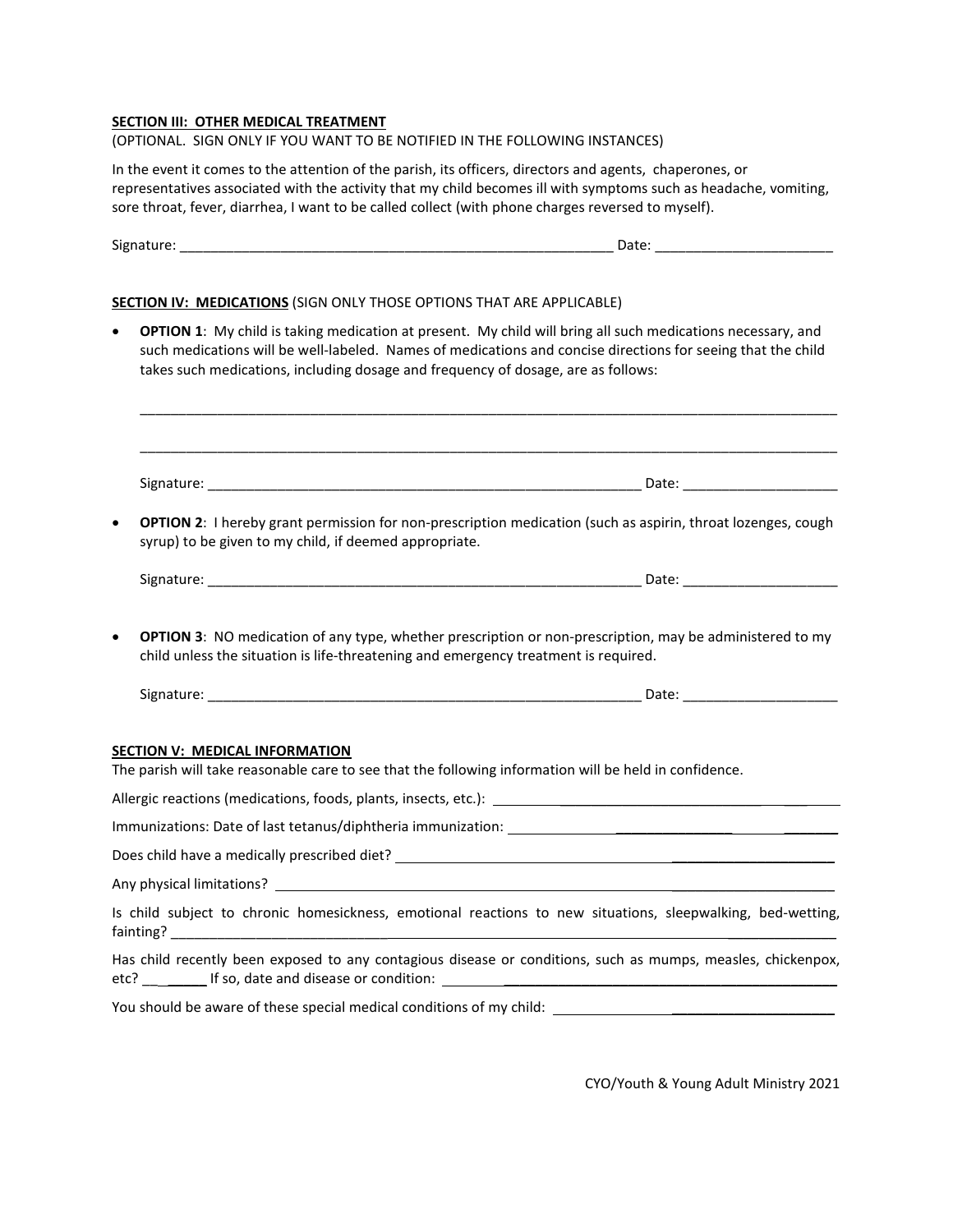

## **REGULATIONS FOR CATHOLIC LEADERSHIP INSTITUTE 2022**

VIOLATIONS OF ANY OF THE REGULATIONS LISTED BELOW MAY RESULT IN YOUR IMMEDIATE RETURN HOME BY COMMERCIAL CARRIER AT PARENTS' EXPENSE

- Following these regulations is required for the entire duration of this activity.
- Chaperones are to be respected at all times; instructions are to be followed.
- Alcohol, smoking/vaping, illegal drugs, and weapons/dangerous items of any sort are forbidden.
- Items of a political nature, particularly clothing, will not be permitted
- Sexual activity inconsistent with the teachings of the Roman Catholic Church is forbidden.
- Room assignments may not be changed once assigned at the hotel; members of the opposite sex may not enter each other's rooms at **any** time.
- No one is permitted to leave the area of a designated activity such as a restaurant, hotel, tour location, etc. without the express permission and escort of a chaperone.
- Anyone damaging property will be held responsible for the cost of damages. CYO is not responsible for damage expenses that an individual incurs. Theft of property is forbidden.
- If a participant uses prescription medication (i.e. insulin, Ritalin, pain medication, etc.), the director reserves the right to have a chaperone hold and administer such medication.
- You must be on time for all departures, arrivals, and other scheduled activities.
- The announced curfew will be respected at night, and violations, especially those that involve management, security, or law enforcement will be dealt with seriously.
- The CYO Office is *not* responsible for any lost or stolen items of value you choose to bring with you, such as laptops, expensive electronics, expensive jewelry, etc.
- Consequences for violating any of these regulations may include loss of privileges on this trip or future CYO activities, suspension, expulsion, informing of your high school's administration, and being sent home during the trip via commercial carrier at parent/guardian's expense.

I have read and discussed the regulations for Catholic Leadership Institute, June 6-10, 2022, with my son and/or daughter and he and/or she is aware of them.

I understand that if my child violates the CYO Code of Conduct, any of the above mentioned rules, or any others deemed necessary by the director and adult chaperones for the safety and welfare of the group, I agree to have my child sent home immediately at my expense via commercial carrier. I understand that further disciplinary action may be taken upon return home depending upon the gravity of the violation.

\_\_\_\_\_\_\_\_\_\_\_\_\_\_\_\_\_\_\_\_\_\_\_\_\_\_\_\_\_\_\_\_\_\_\_\_ \_\_\_\_\_\_ \_\_\_\_\_\_\_\_\_\_\_\_\_\_\_\_\_\_\_\_\_\_\_\_\_\_\_\_\_\_\_\_\_\_\_\_

Signature of participant Age Signature of Parent/Guardian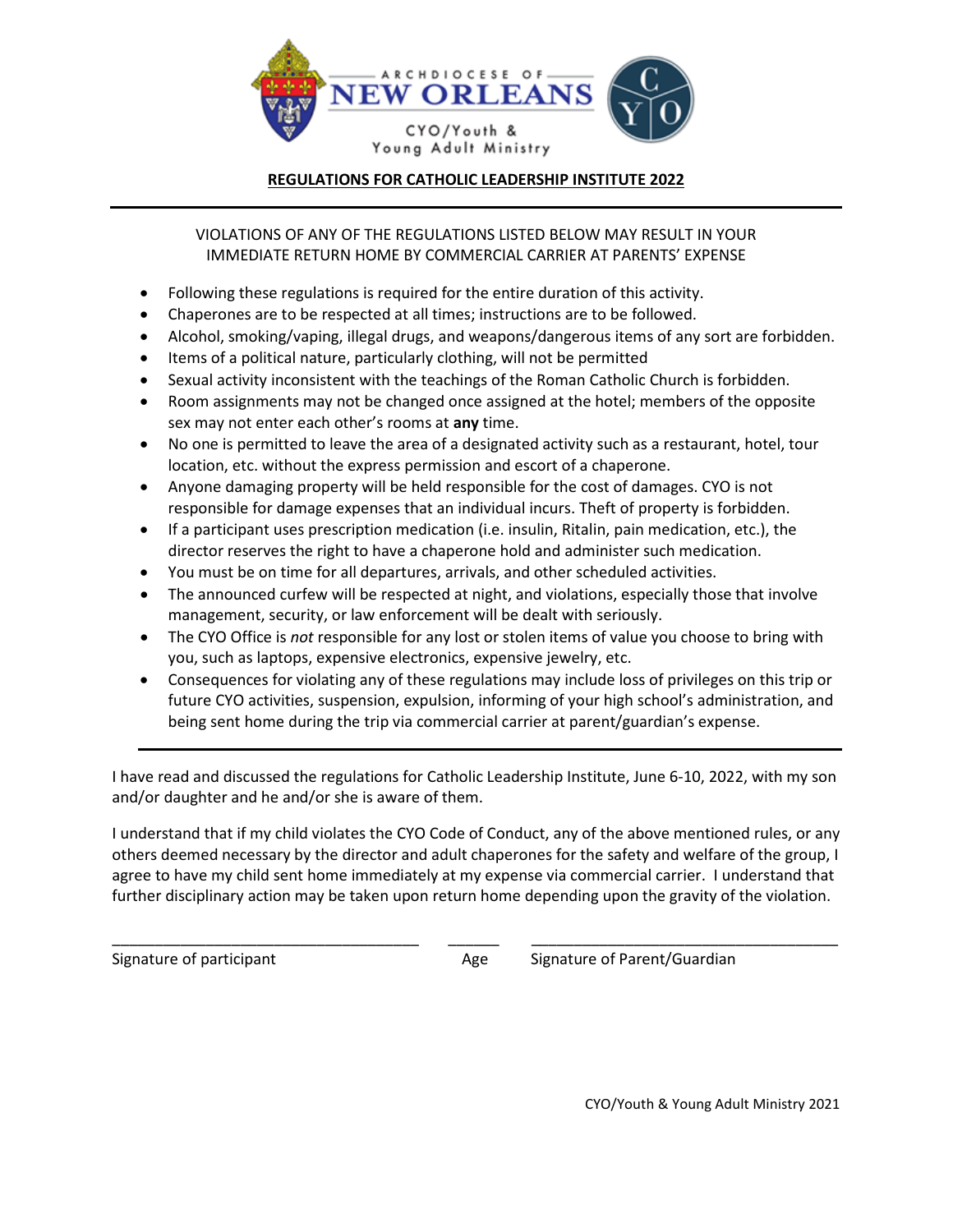

# **PARENTAL/GUARDIAN CONSENT FORM & LIABILITY WAIVER**

### **PARTICIPANT INFORMATION**

| follows: | to participate in this parish activity that may require transportation to a location away from the parish<br>site. This activity will take place under the guidance and direction of employees and/or volunteers from<br>CYO/Youth & Young Adult Ministry Office/CLI Leadership Team. A brief description of the activity |
|----------|---------------------------------------------------------------------------------------------------------------------------------------------------------------------------------------------------------------------------------------------------------------------------------------------------------------------------|

#### **EVENT INFORMATION**

**Event**: Catholic Leadership Institute 2022 **Location(s)**: University of Holy Cross, New Orleans **Individual(s) in charge**: Adrian Jackson – Director, CYO/Youth & Young Adult Ministry Office Beth Joubert & Alecia Bloodworth – CLI Leadership Team Coordinators **Duration of activity**: Monday, June 6, 2022 – Friday, June 10, 2022 **Mode of transportation to and from event**:Participants responsible for their own transportation

As parent and/or legal guardian, I remain legally responsible for any personal actions taken by the above named minor ("participant"). I confirm that there are no necessary changes to the Medical Information Consent form for my child that I previously submitted. If there are any necessary changes, I will complete another Medical Information Consent form.

I agree on behalf of myself, my child named herein, and my spouse, our heirs, successors, and assigns, to indemnify, hold harmless, and defend the **CYO/Youth & Young Adult Ministry Office** and the Roman Catholic Church of the Archdiocese of New Orleans, their members, directors, officers, employees, agents and representatives associated with the event arising from or in connection with the negligence and/or intentional acts of my child.

Signature: \_\_\_\_\_\_\_\_\_\_\_\_\_\_\_\_\_\_\_\_\_\_\_\_\_\_\_\_\_\_\_\_\_\_\_\_\_\_\_\_\_\_\_\_\_\_\_\_ Date: \_\_\_\_\_\_\_\_\_\_\_\_\_\_\_\_\_\_\_\_\_\_\_

CYO/Youth & Young Adult Ministry 2021